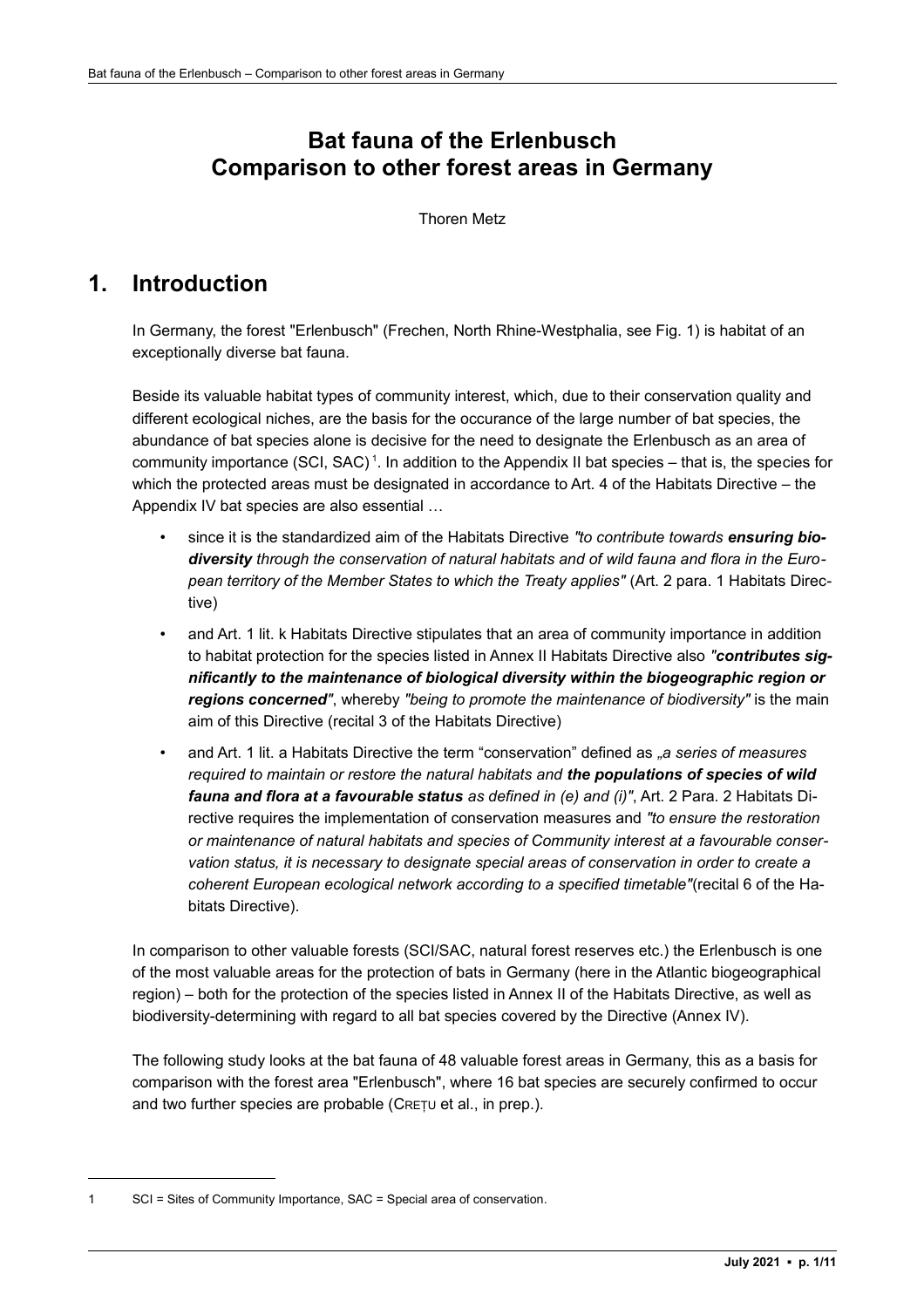

**Fig. 1:** Location of the Erlenbusch (♦) and the investigation areas (•) treated in chapter 2 on the results of researches on the bat fauna of forests in Germany, mainly in natural forest reserves, nature reserves and/or Special Areas of Conservation The dotted line (**-----**) indicates the distance to the Erlenbusch in 100 km steps.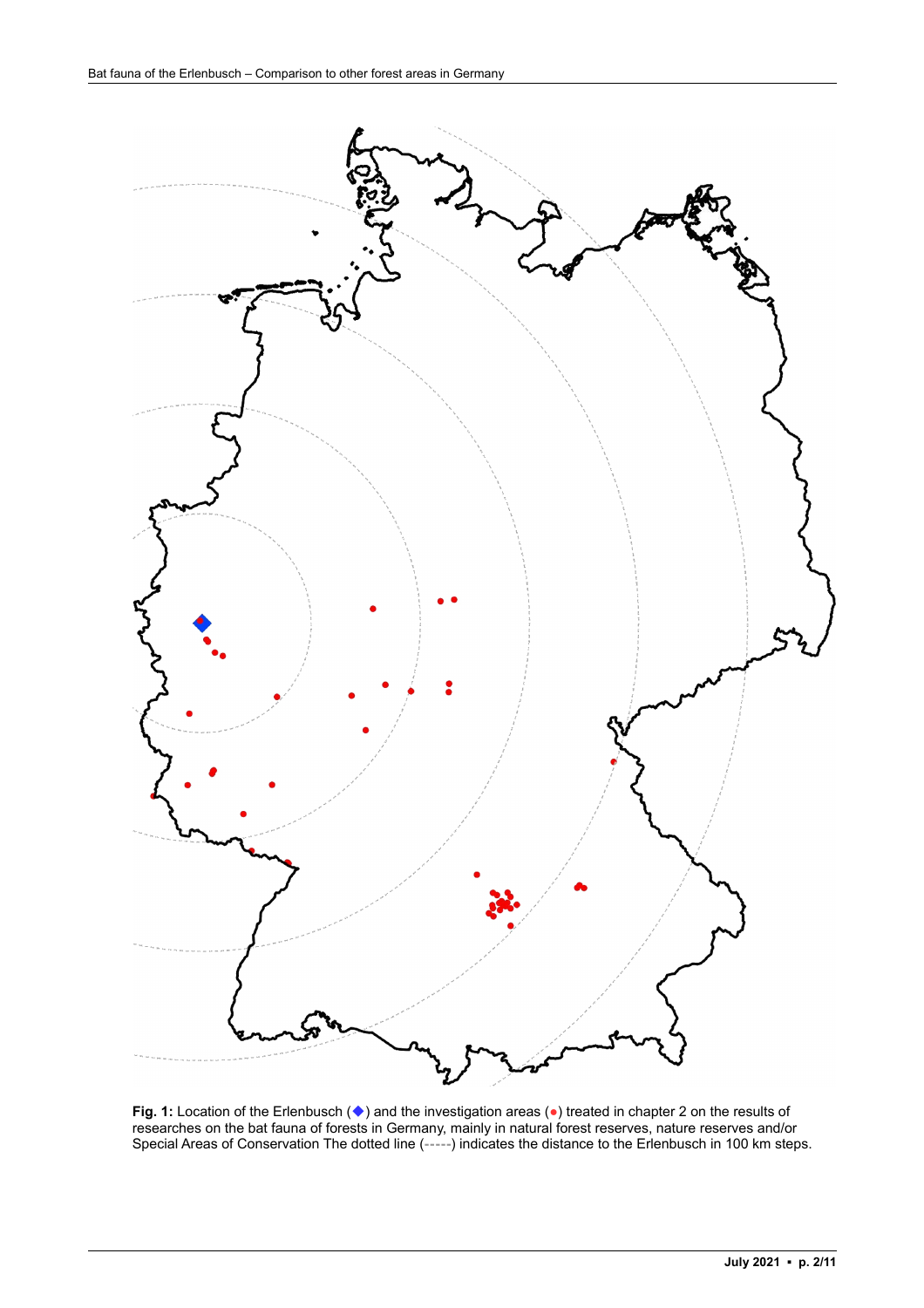

**Fig. 2:** Location of the Erlenbusch (♦) and the investigation areas (●) treated in chapter 2 on the results of researches on the bat fauna of forests in Germany, mainly in natural forest reserves, nature reserves and/or Special Areas of Conservation The dotted line (**-----**) indicates the distance to the Erlenbusch in 100 km steps. The colored highlights mark the research areas summarized in the following chapters:

- 2.1. Forest areas in the Donau-Ries district
- 2.2. Natural forest reserves in Hesse
- 2.3. Natural forest reserves in Rhineland-Palatinate
- 2.4. Special Areas of Conservation of the Ville
- 2.5. Special Areas of Conservation in the Hienheimer Forst
- 2.6. Natural forest reserve "Gitschger"
- 2.7. Natural forest reserve "Grouf"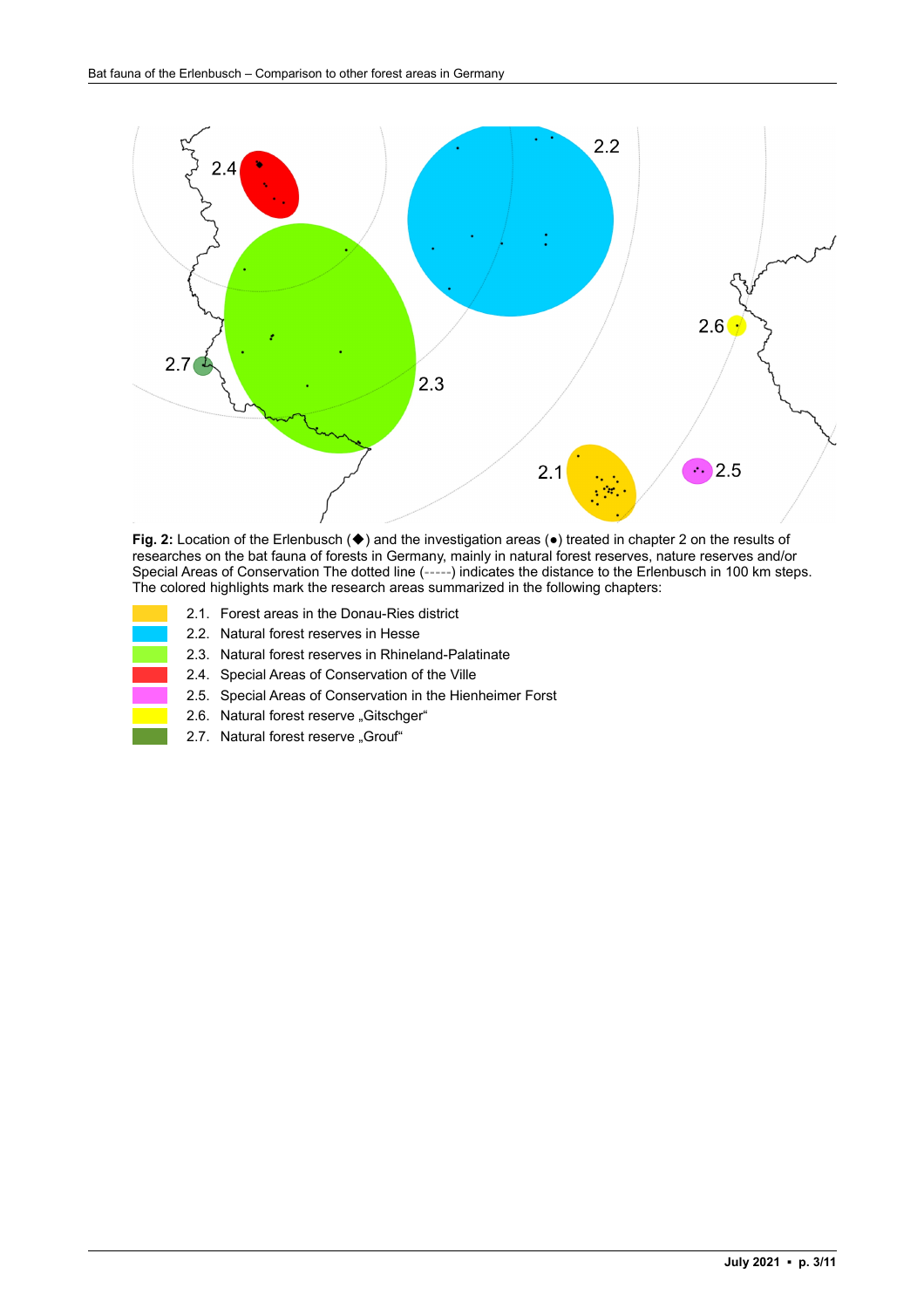# **2. Results of researches on the bat fauna of valuable forest areas in Germany**

#### **2.1. Forest areas in the Donau-Ries district**

| <b>State and location</b>     | Bavaria. North of Augsburg (22 km), west of Ingolstadt (30 km), center<br>point: 48°49'12"N 10°42'6"E, larger towns in the area are Nördlingen<br>(20,700 inhabitants) and Donauwörth (19,600 inhabitants).                                                                                                                                                                                                                         |
|-------------------------------|-------------------------------------------------------------------------------------------------------------------------------------------------------------------------------------------------------------------------------------------------------------------------------------------------------------------------------------------------------------------------------------------------------------------------------------|
| <b>Biogeographical region</b> | Continental (CON).                                                                                                                                                                                                                                                                                                                                                                                                                  |
| Research area                 | 3,587 ha in 20 forest areas, including 6 forest areas with a total of<br>1,627 ha in 4 different Special Areas of Conservation (SAC) <sup>2</sup> : SAC<br>"Donauwörther Forst mit Standortübungsplatz und Harburger Karab"<br>(DE7230371), SAC "Donau mit Jura-Hängen zwischen Leitheim und<br>Neuburg" (DE7232301), SAC "Jurawälder nördlich Höchstädt"<br>(DE7329372) and SAC "Donauauen Blindheim-Donaumünster"<br>(DE7329301). |
| <b>Research methode</b>       | Detector examinations, net catches and nesting and bat box controls in<br>the period from June 19 to October 1, 2004.                                                                                                                                                                                                                                                                                                               |
| <b>Results</b>                | A total of ten bat species have been identified. The number of species<br>in the 20 different study areas ranges from just one species (in a 60<br>hectare forest area west of Kaisheim) to seven species (in 100 hecta-<br>res of so called "Herrschaftsholz" near Wemding).                                                                                                                                                       |
| Study                         | LIEGL (2005).                                                                                                                                                                                                                                                                                                                                                                                                                       |

## **2.2. Natural forest reserves in Hesse**

| <b>State and location</b>     | Hesse. Distributed across the entire federal state (see Tab. 1). All<br>study areas are natural forest reserves and Special Areas of<br><b>Conservation (SAC).</b>                                                                                                                                                                |
|-------------------------------|-----------------------------------------------------------------------------------------------------------------------------------------------------------------------------------------------------------------------------------------------------------------------------------------------------------------------------------|
| <b>Biogeographical region</b> | Continental (CON).                                                                                                                                                                                                                                                                                                                |
| Research area                 | 315.1 ha in 9 natural forest reserves and an additional 147 ha of buffer<br>area.                                                                                                                                                                                                                                                 |
| <b>Research methode</b>       | Detector examinations, net catches and telemetry in the period from<br>2002 to 2007.                                                                                                                                                                                                                                              |
| <b>Results</b>                | A total of 16 bat species were identified. The number of species in the<br>nine different study areas ranges from 5 species in wood-barley beech<br>forests on basalt rock at 620-880 m above sea level up to 13 species<br>in common oak hornbeam forest and oak elm floodplain forest at 115 m<br>above sea level (see Tab. 1). |
| Study                         | DIETZ (2007).                                                                                                                                                                                                                                                                                                                     |

<span id="page-3-0"></span><sup>2</sup> Protected areas designated according to the Habitats Directive (92/43/EEC).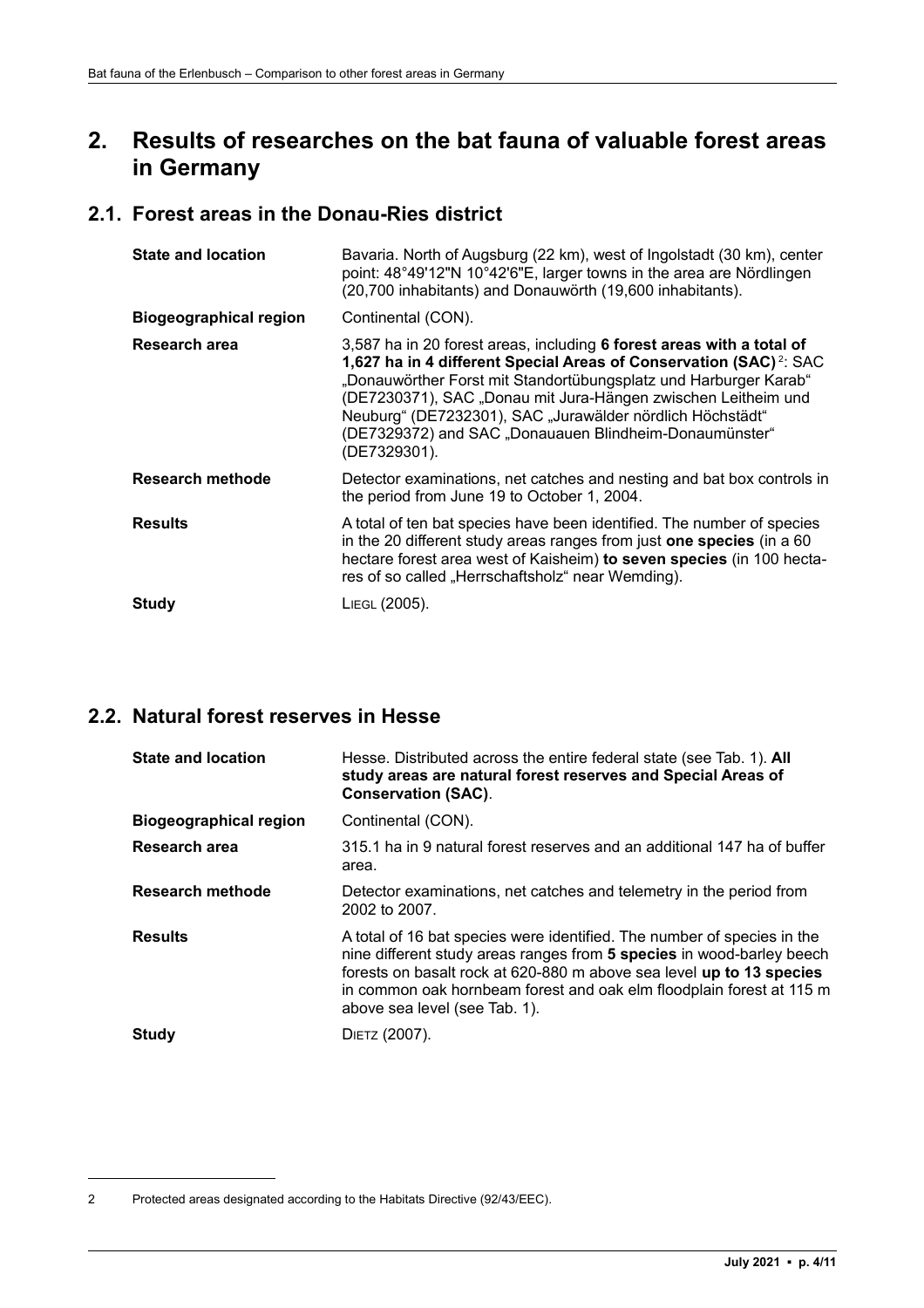Tab. 1: Characteristic data for the 9 forest areas investigated by DIETZ (2007) with area name, location and mean altitude above sea level, research area, forest and soil type as well as the protection status as a natural forest reserve (NFR) and as a Special Area of Conservation (SAC) as well as the number of identified bat species in the study area.

| <b>Name of the area</b>           | <b>Coordinates</b><br>and altitude | <b>Area</b> | <b>Forest type</b>                                                                            | <b>Type of</b><br>soil | <b>NFR</b> | <b>SAC</b> | Species               |
|-----------------------------------|------------------------------------|-------------|-----------------------------------------------------------------------------------------------|------------------------|------------|------------|-----------------------|
| Waldgebiet östlich<br>Oppershofen | 50°25'11"N<br>8°46'35"E<br>233 m   | 41,7 ha     | Asperulo-Fagetum beech<br>forest                                                              | Loess                  | ■          | [A]        | 9<br>[A]              |
| Niddahänge östlich<br>Rudingshain | 50°31'26"N<br>9°12'13"E<br>610 m   |             | Wood-barley forest and<br>73,7 ha Asperulo-Fagetum beech<br>forest                            | <b>Basalt</b>          | П          | [B]        | 6<br>[B]              |
| Meißner                           | 51°13'53"N<br>9°52'8"E<br>665 m    | 86,1 ha     | Asperulo-Fagetum beech<br>forest and Tilio-Acerion<br>forest of slopes, screes<br>and ravines | <b>Basalt</b>          | ■          | [C]        | 8<br> C               |
| Locheiche                         | 51°8'29"N<br>8°59'19"E<br>518 m    | 34,8 ha     | Luzulo-Fagetum beech<br>forest                                                                | Carboni-<br>ferous     | ■          | [D]        | 7<br>[D]              |
| Langenstütting                    | 50°33'30"N<br>10°1'37"E<br>620 m   |             | 30,3 ha Wood-barley beech forest                                                              | <b>Basalt</b>          | н          | [E]        | 5<br>[E]              |
| Stirnberg                         | 50°29'23"N<br>10°1'38"E<br>780 m   |             | 71,1 ha Wood-barley beech forest                                                              | <b>Basalt</b>          | ■          | ш<br>[F]   | 5<br>[F]              |
| Schönbuche                        | 50°28'56"N<br>9°32'23"E<br>443 m   | 54,8 ha     | Luzulo-Fagetum beech<br>forest                                                                | Red<br>sandstone       | ■          | [G]        | $\overline{7}$<br>[G] |
| Hohestein                         | 51°14'56"N<br>10°2'48"E<br>510 m   | 51,1 ha     | wood-barley forest and<br>Orchid beech forest                                                 | Shell<br>limestone     |            | [H]        | 7<br>[H]              |
| Kinzigaue                         | 50°8'34"N<br>8°58'57"E<br>115 m    |             | Oak-hornbeam forest and<br>18,1 ha Riparian forest of Quer-<br>cus spp. and Ulmus spp.        | -Holo.,<br>cene"       |            | $[1]$      | 13<br>$[1]$           |

[A] SAC "Wald östlich Oppershofen" (DE5518306). *Myotis bechsteinii*, *Myotis brandtii*/*mystacinus*, *Myotis myotis*, *Myotis nattereri*, *Nyctalus leisleri*, *Nyctalus noctula*, *Pipistrellus pipistrellus*, *Plecotus auritus*, *Plecotus austriacus*.

[B] SAC "Hoher Vogelsberg" (DE5421302). *Myotis daubentonii*, *Myotis myotis*, *Myotis nattereri*, *Nyctalus leisleri*, *Nyctalus noctula*, *Pipistrellus pipistrellus*.

[C] SAC "Meißner und Meißner Vorland" (DE4725306). *Eptesicus nilssonii*, *Myotis bechsteinii*, *Myotis brandtii*, *Myotis mystacinus*, *Myotis myotis*, *Myotis nattereri*, *Pipistrellus pipistrellus*, *Plecotus auritus*.

[D] SAC "Kellerwald" (DE4819301). *Myotis bechsteinii*, *Myotis brandtii*/*mystacinus*, *Myotis myotis*, *Myotis nattereri*, *Nyctalus leisleri*, *Pipistrellus pipistrellus*, *Plecotus auritus*.

[E] SAC "Hochröhn" (DE5525351). *Barbastella barbastellus*, *Myotis bechsteinii*, *Myotis myotis*, *Myotis nattereri*, *Pipistrellus pipistrellus*.

[F] SAC "Hochröhn" (DE5525351). *Eptesicus nilssonii*, *Myotis bechsteinii*, *Myotis myotis*, *Myotis nattereri*, *Pipistrellus pipistrellus*.

[G] SAC "Schönbuche" (DE5523301). *Myotis bechsteinii*, *Myotis myotis*, *Myotis nattereri*, *Nyctalus leisleri*, *Nyctalus noctula*, *Pipistrellus pipistrellus*, *Plecotus auritus*.

[H] SAC "Kalkklippen der Gobert" (DE4726350). *Eptesicus nilssonii*, *Myotis bechsteinii*, *Myotis mystacinus*, *Myotis daubentonii*, *Myotis myotis*, *Myotis nattereri*, *Pipistrellus pipistrellus*.

[I] SAC "Erlensee bei Erlensee und Bulau bei Hanau" (DE5819308). *Eptesicus serotinus*, *Myotis bechsteinii*, *Myotis brandtii*/*mystacinus*, *Myotis daubentonii*, *Myotis myotis*, *Myotis nattereri*, *Nyctalus leisleri*, *Nyctalus noctula*, *Pipistrellus pipistrellus*, *Pipistrellus nathusii*, *Pipistrellus pygmaeus*, *Plecotus* spec.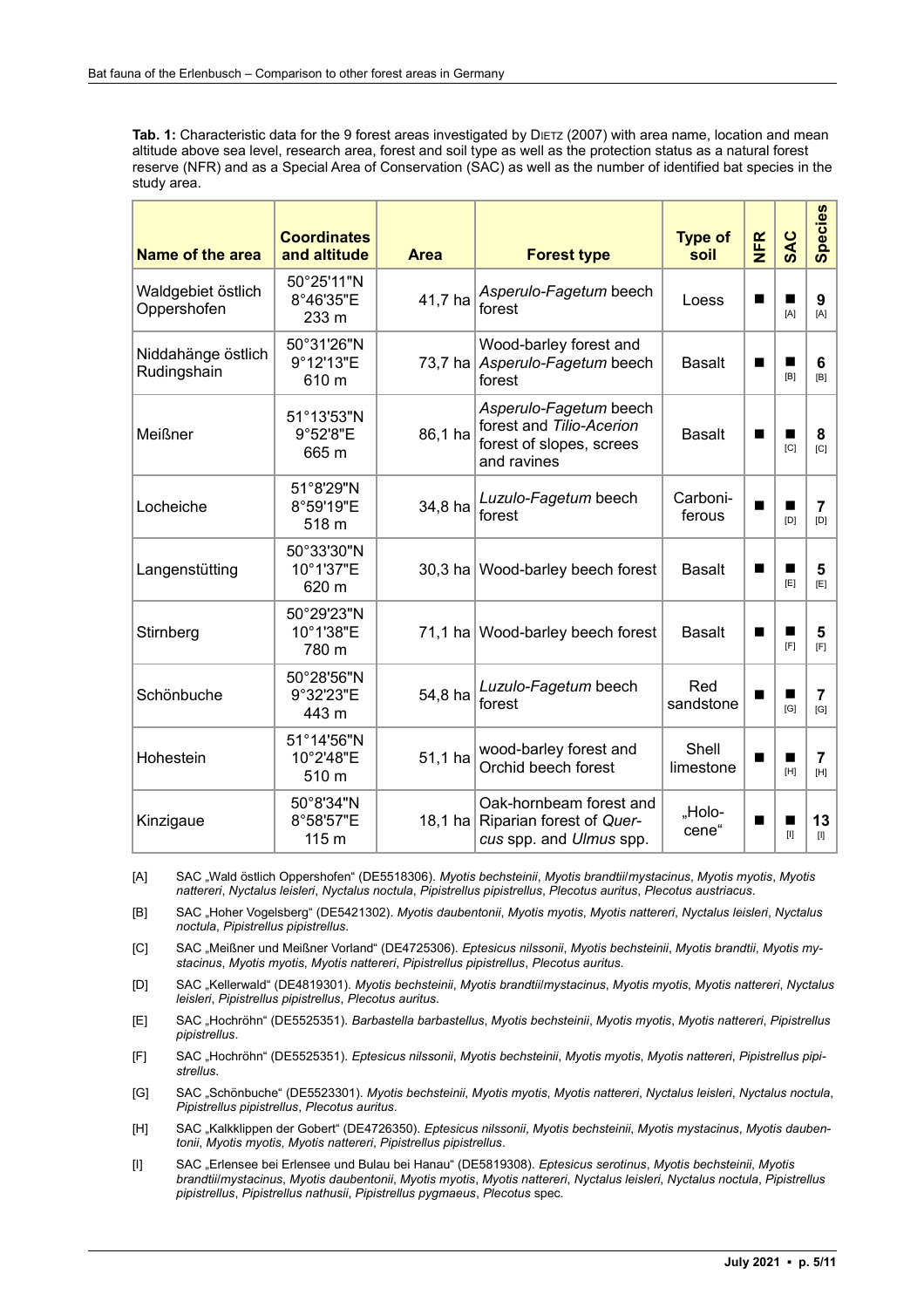## **2.3. Natural forest reserves in Rhineland-Palatinate**

| <b>State and location</b>     | Rhineland-Palatinate. Distributed across the entire federal state (see<br>Tab. 2). All 11 study areas are natural forest reserves and 9 of them<br>are within Special Areas of Conservation (SAC).                                  |
|-------------------------------|-------------------------------------------------------------------------------------------------------------------------------------------------------------------------------------------------------------------------------------|
| <b>Biogeographical region</b> | Continental (CON).                                                                                                                                                                                                                  |
| Research area                 | 456 ha in 11 natural forest reserves (the surroundings of the natural<br>forest reserve were also examined in several areas. These areas are<br>not taken into account here in order to evaluate only the best forest<br>habitats). |
| <b>Research methode</b>       | Detector examinations in the period from 2000 to 2016, additional net<br>catches in the areas "Katzenbacherhang" "Gottlob", "Ruppelstein" and<br>"Springenkopf".                                                                    |
| <b>Results</b>                | The number of species in the 11 different study areas ranges from 5<br>species up to 13 species (see Tab. 2).                                                                                                                       |
| <b>Studies</b>                | SCHORR (2001, 2002, 2007), FAWF 2005, BALCAR (2013), ADORF (2018).                                                                                                                                                                  |

**Tab. 2:** Characteristic data for the nine forest areas (BLE 2018-2020) investigated by SCHORR (2001, 2002 and 2007), BALCAR (2013) and ADORF (2018) with area name, location and mean altitude above sea level, research area, forest and soil type as well as the protection status as a natural forest reserve (NFR) and as a Special Area of Conservation (SAC) as well as the number of identified bat species in the study area.

| Name of the area | <b>Coordinates</b><br>and altitude  | <b>Area</b>       | <b>Forest type</b>                                                                      | <b>Type of</b><br>soil                 | <b>NFR</b> | SAC                                                                                                                                                                                                                                                                                                                                                                                                                                                                                                                                                                                                                                                                                                                                                                                                                                                                            | Species     |
|------------------|-------------------------------------|-------------------|-----------------------------------------------------------------------------------------|----------------------------------------|------------|--------------------------------------------------------------------------------------------------------------------------------------------------------------------------------------------------------------------------------------------------------------------------------------------------------------------------------------------------------------------------------------------------------------------------------------------------------------------------------------------------------------------------------------------------------------------------------------------------------------------------------------------------------------------------------------------------------------------------------------------------------------------------------------------------------------------------------------------------------------------------------|-------------|
| Eischeid         | 50°10'33"N<br>6°42'31.05"E<br>603 m | 35,0 ha           | Luzulo-Fagetum beech<br>forest (81 % Beech)                                             | <b>Brown</b><br>earth pseu-<br>dogleye | ■          | [A]                                                                                                                                                                                                                                                                                                                                                                                                                                                                                                                                                                                                                                                                                                                                                                                                                                                                            | 5<br>[A]    |
| Gottlob          | 49°43'39"N<br>7°4'48"E<br>768 m     | 17,0 ha           | Luzulo-Fagetum beech<br>rubble forest (91 % Beech)                                      | <b>Brown</b><br>earth                  | п          | [B]                                                                                                                                                                                                                                                                                                                                                                                                                                                                                                                                                                                                                                                                                                                                                                                                                                                                            | 12<br>[B]   |
| Himbeerberg      | 49°35'22"N<br>6°45'56"E<br>552 m    |                   | Luzulo-Fagetum and Betulo-<br>42,0 ha Fagetum beech forest (91 %<br>Beech)              | Pseudo-<br>gley brown<br>earth         | ■          | C                                                                                                                                                                                                                                                                                                                                                                                                                                                                                                                                                                                                                                                                                                                                                                                                                                                                              | 6<br>[C]    |
| Katzenbacherhang | 49°38'46"N<br>7°49'59"E<br>271 m    | $50,0$ ha         | Galio-Fagetum and Galio-<br>Carpinetum (46 % Oak, 26<br>% Hornbeam, 16 % Beech)         | <b>Brown</b><br>earth                  | ■          | [D]                                                                                                                                                                                                                                                                                                                                                                                                                                                                                                                                                                                                                                                                                                                                                                                                                                                                            | 9<br>[D]    |
| Mörderhäufel     | 49°0'36"N<br>8°6'37"E<br>132 m      |                   | Luzulo-Querco-Fagetum and<br>110,0 ha Stellario-Carpinetum (71 %<br>Oak, 21 % Hornbeam) | Gleve,<br>Podsol-<br>gleye             | ■          | [E]                                                                                                                                                                                                                                                                                                                                                                                                                                                                                                                                                                                                                                                                                                                                                                                                                                                                            | 11<br>[E]   |
| Mummelsköpfe     | 49°5'33"N<br>7°38'9"E<br>320 m      |                   | Luzulo-Fagetum beech<br>52,6 ha forest (54 % Beech, 24 %<br>Oak)                        | Red sand-<br>stone, loa-<br>my sands   | ■          | [F]                                                                                                                                                                                                                                                                                                                                                                                                                                                                                                                                                                                                                                                                                                                                                                                                                                                                            | 10<br>[F]   |
| Rotenberghang    | 49°23'20"N<br>7°29'54"E<br>390 m    |                   | Luzulo-Fagetum beech<br>22,0 ha forest (56 % Beech, 26 %<br>Oak, 5 % European larch)    | Red<br>sandstone                       | ■          | [G]                                                                                                                                                                                                                                                                                                                                                                                                                                                                                                                                                                                                                                                                                                                                                                                                                                                                            | 8<br>[G]    |
| Ruppelstein      | 49°42'0"N<br>7°3'42"E<br>728 m      | 5.5 <sub>ha</sub> | Luzulo-Fagetum beech<br>forest (96 % Beech)                                             | <b>Brown</b><br>earth                  | ■          | [H]                                                                                                                                                                                                                                                                                                                                                                                                                                                                                                                                                                                                                                                                                                                                                                                                                                                                            | 13<br>[H]   |
| Springenkopf     | 49°43'17"N<br>7°4'10"E<br>772 m     | 18,0 ha           | Luzulo-Fagetum beech<br>forest (96 % Beech)                                             | <b>Brown</b><br>earth                  | ■          | $[] \centering \includegraphics[width=0.47\textwidth]{Figures/PD1.png} \caption{The 3D (black) model for the 3D (black) model. The left side is the same time. The right side is the same time. The right side is the same time. The right side is the same time. The right side is the same time. The right side is the same time. The right side is the same time. The right side is the same time. The right side is the same time. The right side is the same time. The right side is the same time. The right side is the same time. The right side is the same time. The right side is the same time. The right side is the same time. The right side is the same time. The right side is the same time. The right side is the same time. The right side is the same time. The right side is the same time. The right side is the same time. The right side is the same$ | 12<br>$[1]$ |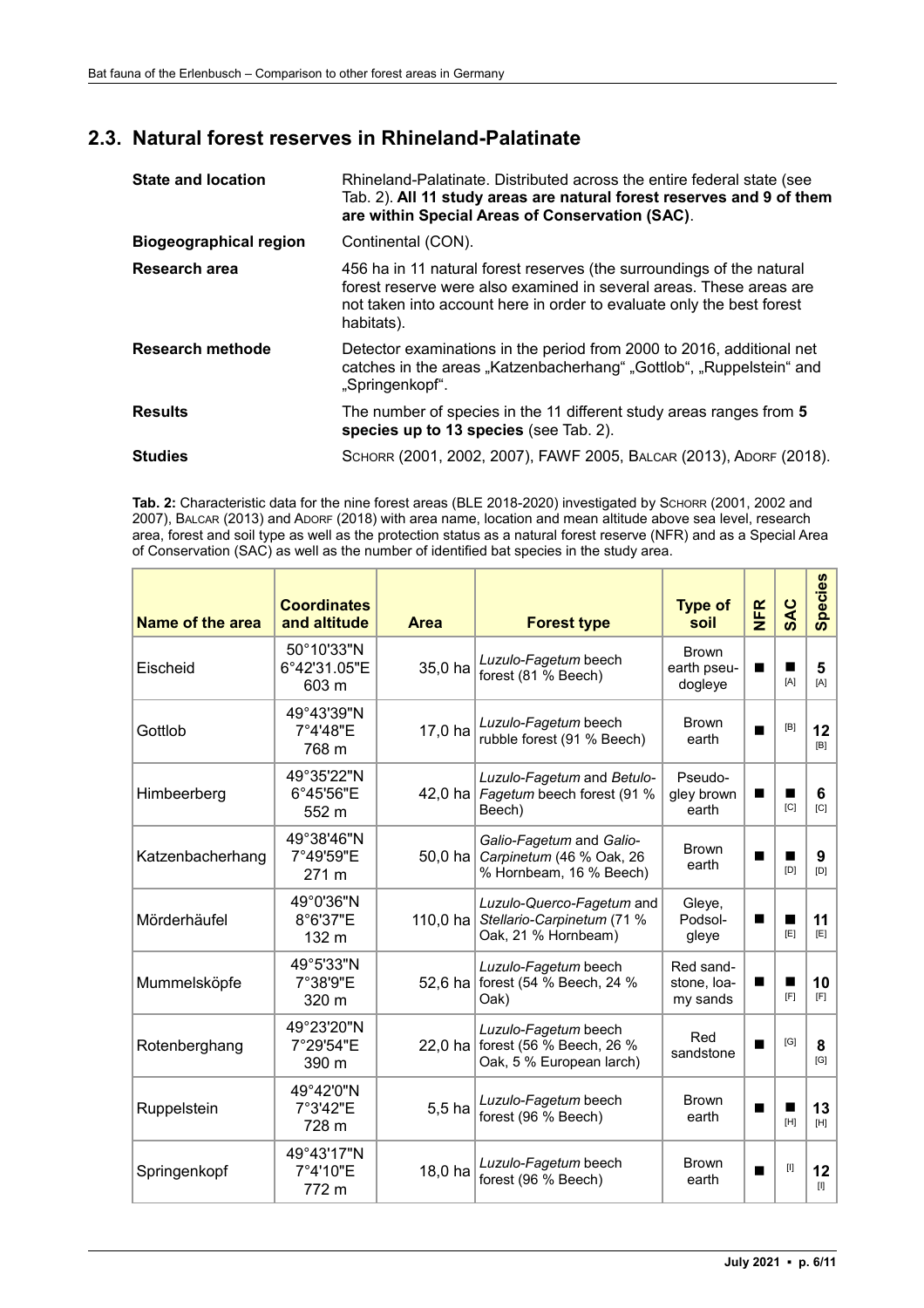| <b>Name of the area</b> | <b>Coordinates</b><br>and altitude         | <b>Area</b> | <b>Forest type</b>                                                | <b>Type of</b><br>soil | <b>NFR</b> | ပ္ရွ<br>ທ | ဖို့<br>$\mathbf c$<br>Φ<br>$\circ$<br>ທ |
|-------------------------|--------------------------------------------|-------------|-------------------------------------------------------------------|------------------------|------------|-----------|------------------------------------------|
| Stelzenbach             | 50°22'11"N<br>7°48'58"E<br>$375 \text{ m}$ | 77.0 ha l   | Luzulo-Fagetum beech<br>forest (76 % Beech, 16 %<br>Oak)          | <b>Brown</b><br>earth  | ■          | [J]       | 10<br>[J]                                |
| Suttpferch              | $49^{\circ}1'5''N$<br>8°5'34"E<br>134 m    | $27,0$ ha   | Stellario-Carpinetum (66 %<br>Oak, 16 % Scots pine, 5 %<br>Beech) | Sand to<br>sandy loam  | П          | [K]       | 10<br>[K]                                |

- [A] SAC "Gerolsteiner Kalkeifel" (DE5706303). *Pipistrellus pipistrellus*, *Myotis bechsteinii*, *Myotis myotis*, *Myotis nattereri*, *Nyctalus leisleri*.
- [B] Not within a SAC but in the national park "Hunsrück-Hochwald". *Barbastella barbastellus*, *Myotis nattereri*, *Myotis bechsteinii*, *Myotis daubentonii*, *Myotis myotis*, *Pipistrellus pipistrellus*, *Pipistrellus nathusii*, *Pipistrellus pygmaeus*, *Nyctalus leisleri*, *Myotis brandtii*/*mystacinus*, *Plecotus auritus*/*austriacus*.
- [C] SAC "Ruwer und Seitentäler" (DE6306301). Only the number of bat species was published, not the species concerned.
- [D] SAC "Donnersberg" (DE6313301). *Myotis bechsteinii*, Myotis brandti, *Myotis daubentonii*, *Myotis myotis*, *Myotis nattereri*, *Nyctalus leisleri*, *Nyctalus noctula*, *Pipistrellus pipistrellus*, *Plecotus auritus*.
- [E] SAC "Bienwaldschwemmfächer" (DE6914301). 11 bat species confirmed, one additional species possible: *Myotis bechsteinii*, *Myotis brandtii*/*mystacinus*, *Myotis daubentonii*, *Myotis emarginatus*, *Myotis myotis*, *Myotis nattereri*, *Nyctalus leisleri*, *Nyctalus noctula*, *Pipistrellus nathusii*, *Pipistrellus pipistrellus*, *Plecotus auritus*.
- [F] SAC "Biosphärenreservat Pfälzerwald" (DE6812301). *Myotis bechsteinii*, *Myotis brandtii*, *Myotis daubentonii*, *Myotis emarginatus*, *Myotis myotis*, *Myotis nattereri*, *Nyctalus leisleri*, *Nyctalus noctula*, *Pipistrellus pipistrellus*, *Pipistrellus pygmaeus*.
- [G] Not within a SAC. Only the number of bat species was published, not the species concerned.
- [H] SAC "Hochwald" (DE6208302) and national park "Hunsrück-Hochwald". *Barbastella barbastellus*, *Myotis nattereri*, *Myotis bechsteinii*, *Myotis daubentonii*, *Myotis myotis*, *Pipistrellus pipistrellus*, *Pipistrellus nathusii*, *Pipistrellus pygmaeus*, *Eptesicus serotinus*, *Nyctalus leisleri*, *Myotis brandtii*/*mystacinus*, *Plecotus auritus*/*austriacus*.
- [I] Not within a SAC but in the national park "Hunsrück-Hochwald". *Barbastella barbastellus*, *Myotis nattereri*, *Myotis bechsteinii*, *Myotis daubentonii*, *Myotis myotis*, *Pipistrellus pipistrellus*, *Pipistrellus nathusii*, *Pipistrellus pygmaeus*, *Nyctalus leisleri*, *Myotis brandtii*/*mystacinus*, *Plecotus auritus*/*austriacus*.
- [J] SAC "Staatsforst Stelzenbach" (DE5612301). Ten bat species confirmed, one additional species possible (BALCAR 2013); SCHORR (2001) was able to verify 11 bat species and one further possible species: *Barbastella barbastellus*, *Myotis brandtii*/*mystacinus*, *Myotis bechsteinii*, *Myotis daubentonii*, *Myotis emarginatus*, *Myotis myotis*, *Myotis nattereri*, *Nyctalus noctula*, *Pipistrellus pipistrellus*, *Plecotus auritus*, *Plecotus austriacus*.
- [K] SAC "Bienwaldschwemmfächer" (DE6914301). Ten bat species confirmed, one additional species possible: *Myotis bechsteinii*, *Myotis brandtii*/*mystacinus*, *Myotis daubentonii*, *Myotis emarginatus*, *Myotis myotis*, *Myotis nattereri*, *Pipistrellus pipistrellus*, *Plecotus auritus*, *Nyctalus leisleri*, *Nyctalus noctula*.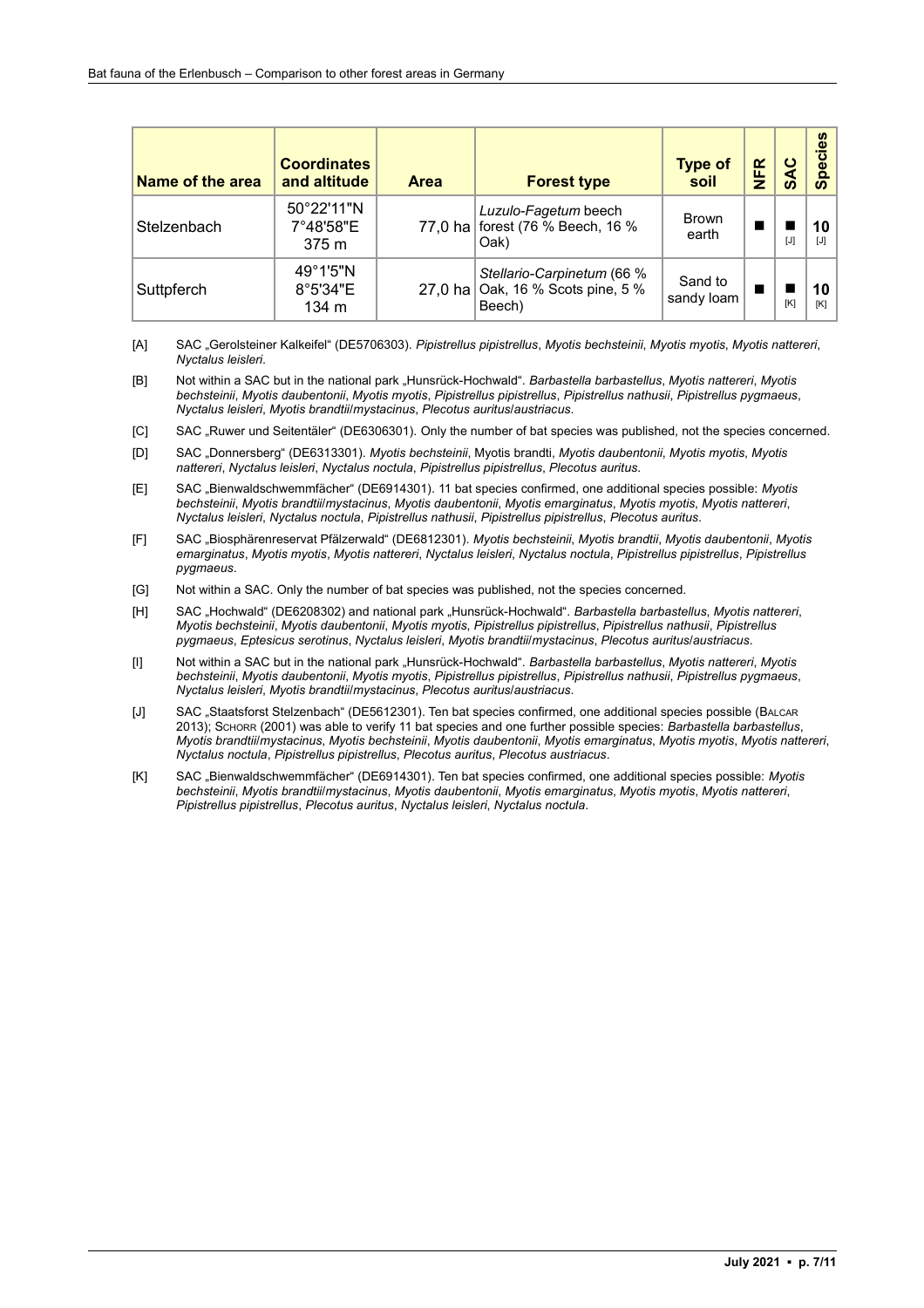#### **2.4. Special Areas of Conservation of the Ville**

| <b>State and location</b>     | North Rhine-Westphalia. Forest areas scattered across the "Ville" (see<br>Tab. 3) – a north-south ridge between 97 m and 180 m above sea level<br>in the south of the state, which forms the main natural unit NR-552<br>(LANUV 2018). All study areas are in Special Areas of Conservation<br>(SAC) and nature reserves. |
|-------------------------------|---------------------------------------------------------------------------------------------------------------------------------------------------------------------------------------------------------------------------------------------------------------------------------------------------------------------------|
| <b>Biogeographical region</b> | Atlantic (ATL).                                                                                                                                                                                                                                                                                                           |
| Research area                 | Unknown, the examined SAC and nature protection areas together<br>cover an area of 4,706 ha.                                                                                                                                                                                                                              |
| <b>Research methode</b>       | Bat surveys, mainly as part of a Life+ project (project duration from<br>2014 to 2020).                                                                                                                                                                                                                                   |
| <b>Results</b>                | A total of 13 bat species were identified. The range is between 9 and 13<br>species per forest area (see Tab. 3).                                                                                                                                                                                                         |
| <b>Studies</b>                | BIOLOGISCHE STATION BONN/RHEIN-ERFT E.V. (2017), STRIEPEN et al. (2021)<br>and FEHR (2021).                                                                                                                                                                                                                               |

**Tab. 3:** Characteristic data on the Special Areas of Conservation (SAC) from north to south with area name and code, location and mean altitude above sea level, total area of the SAC, forest and soil type as well as the number of identified bat species in the SAC.

| Name of the SAC                         | Coordina-<br>tes and<br>altitude                      | <b>Area</b> | <b>Forest type</b>                                                                                        | <b>Type of</b><br>soil             | pecies<br>ဖာ |
|-----------------------------------------|-------------------------------------------------------|-------------|-----------------------------------------------------------------------------------------------------------|------------------------------------|--------------|
| Königsdorfer Forst<br>(DE5308303)       | $50^{\circ}56'40''N$<br>6°44'34"E<br>133 m            | 329,34 ha   | Asperulo-Fagetum beech<br>forest, oak-hornbeam forest                                                     |                                    | $9^{[A]}$    |
| Altwald Ville<br>(DE5207303)            | $50^{\circ}47'38''N$<br>6°50'55"E<br>152 <sub>m</sub> | 66,20 ha    | Oak-beech forest with natural<br>forest cell                                                              |                                    | $12^{[B]}$   |
| Villewälder bei Bornheim<br>(DE5207304) | 50°46'43"N<br>6°52'16"E<br>$154 \text{ m}$            | 724,62 ha   | Oak-hornbeam forest,<br>Asperulo-Fagetum beech                                                            | Lime-free<br>loess clay,<br>partly | $12^{[B]}$   |
| Waldville<br>(DE5207301)                | 50°41'36"N<br>6°58'20"E<br>$173 \text{ m}$            | 1.129,12 ha | forest, Pine and spruce<br>stands, numerous still waters                                                  | eroded                             | $12^{[C]}$   |
| Waldreservat Kottenforst<br>(DE5308303) | 50°40'15"N<br>7°4'45"E<br>174 m                       | 2.456,98 ha | Oak-hornbeam forest with<br>common beech and small-<br>leaved lime, still waters,<br>natural forest cells |                                    | $13^{[D]}$   |

[A] *Plecotus auritus*, *Myotis nattereri*, *Nyctalus noctula*, *Nyctalus leisleri*, *Myotis brandtii*, *Myotis mystacinus*, *Myotis myotis*, *Pipistrellus nathusii* and *Pipistrellus pipistrellus*, possibly additionally *Plecotus austriacus*.

- [B] *Eptesicus serotinus*, *Myotis bechsteinii*, *Myotis brandtii*, *Myotis daubentonii*, *Myotis myotis*, *Myotis mystacinus*, *Myotis nattereri*, *Nyctalus leisleri*, *Nyctalus noctula*, *Pipistrellus pipistrellus*, *Pipistrellus nathusii* and *Plecotus auritus*.
- [C] *Eptesicus serotinus*, *Myotis bechsteinii*, *Myotis brandtii*, *Myotis daubentonii*, *Myotis myotis*, *Myotis mystacinus*, *Myotis nattereri*, *Nyctalus leisleri*, *Nyctalus noctula*, *Pipistrellus pipistrellus*, *Pipistrellus pygmaeus* and *Plecotus auritus*.
- [D] *Eptesicus serotinus*, *Myotis bechsteinii*, *Myotis brandtii*, *Myotis daubentonii*, *Myotis myotis*, *Myotis mystacinus*, *Myotis nattereri*, *Nyctalus leisleri*, *Nyctalus noctula*, *Pipistrellus pipistrellus*, *Pipistrellus nathusii*, *Pipistrellus pygmaeus* and *Plecotus auritus*.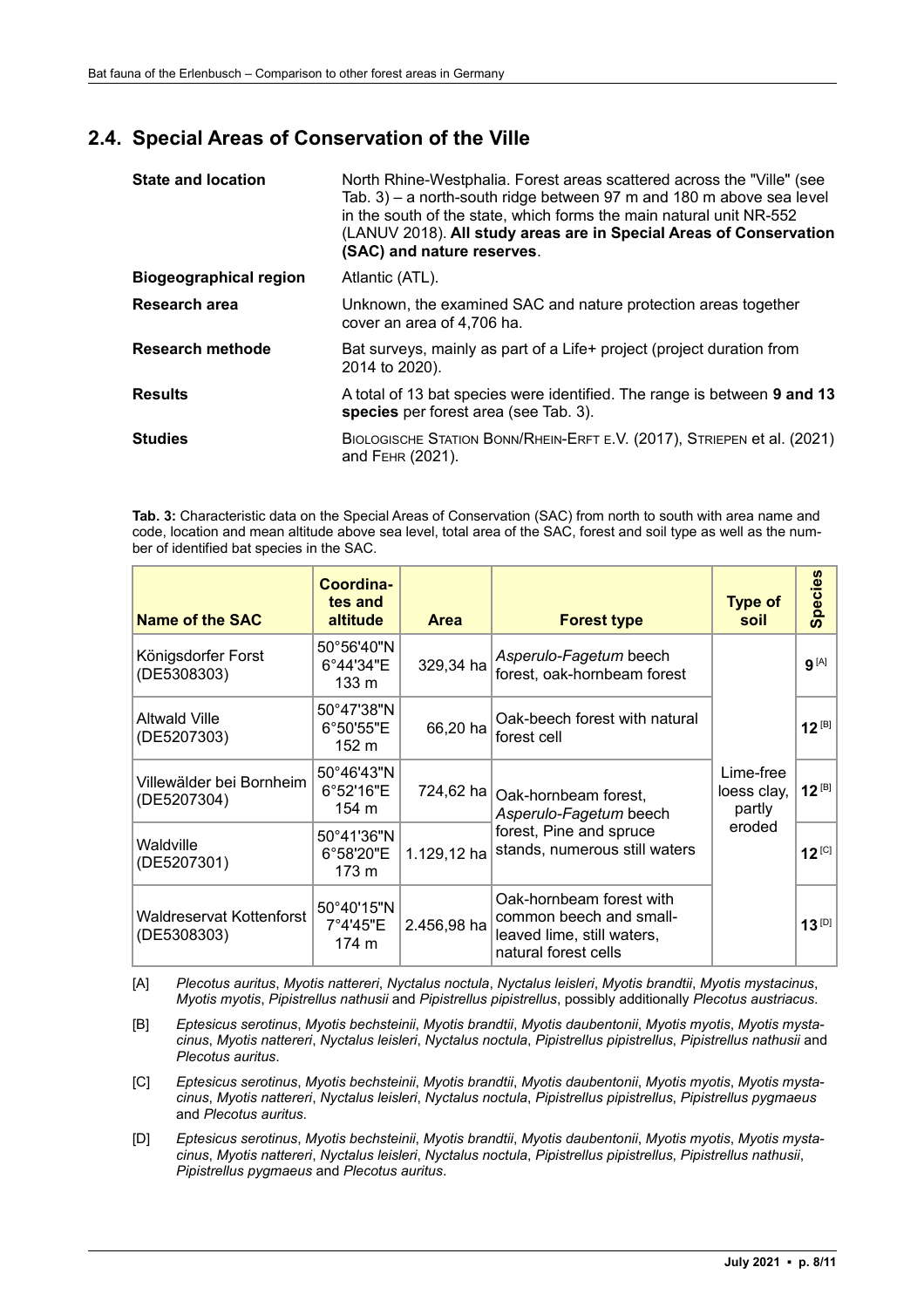# **2.5. Special Areas of Conservation in the Hienheimer Forst**

| <b>State and location</b>     | Bavaria. Forest area between the rivers Altmühl and Danube, west of<br>Kehlheim (coordinates: 48°54'49"N 11°46'46"E, mean height of 440 m<br>above sea level). The Hienheim Forest is a large mixed deciduous<br>forest with a total area of 3,100 ha.                                                                                                                                                                                   |
|-------------------------------|------------------------------------------------------------------------------------------------------------------------------------------------------------------------------------------------------------------------------------------------------------------------------------------------------------------------------------------------------------------------------------------------------------------------------------------|
| <b>Biogeographical region</b> | Continental (CON).                                                                                                                                                                                                                                                                                                                                                                                                                       |
| Research area                 | 3,100 ha, including 2,400 ha in 3 SACs: "Hienheimer Forst östlich und<br>westlich Schwaben" (DE7036372), "Weltenburger Enge und Hirschberg<br>und Altmühlleiten" (DE7136301) and parts of "Trockenhänge im unteren<br>Altmühltal mit Laaberleiten und Galgental" (DE7036371).                                                                                                                                                            |
| <b>Research methode</b>       | Annual controls of bird nesting boxes (2017: 251 boxes) and bat boxes<br>(2017: 415 boxes) over a period of 13 years (2005-2017), the number of<br>boxes was increased annually.                                                                                                                                                                                                                                                         |
| <b>Results</b>                | A total of 13 bat species were found in the 3,100 hectare survey area<br>in 2017: Barbastella barbastellus, Eptesicus serotinus, Myotis bechstei-<br>nii, Myotis brandtii, Myotis myotis, Myotis mystacinus, Myotis nattereri,<br>Nyctalus leisleri, Nyctalus noctula, Pipistrellus nathusii, Pipistrellus<br>pipistrellus, Pipistrellus pygmaeus, Plecotus auritus. Until 2012, there<br>was also Myotis daubentonii in the study area. |
| Studies                       | HIRSCHFELDER (2019).                                                                                                                                                                                                                                                                                                                                                                                                                     |
|                               |                                                                                                                                                                                                                                                                                                                                                                                                                                          |

# **2.6. Natural forest reserve "Gitschger"**

| <b>State and location</b>     | Bavaria. 40 km east of Bayreuth. The natural forest reserve "Gitschger"<br>(coordinates: 49°57'16"N 12°10'19"E) is located within the nature re-<br>serve "Großer Teichelberg" and in the SAC "Basaltkuppen in der Nörd-<br>lichen Oberpfalz" (DE6039301).                                                                                                                                                                                                                    |
|-------------------------------|-------------------------------------------------------------------------------------------------------------------------------------------------------------------------------------------------------------------------------------------------------------------------------------------------------------------------------------------------------------------------------------------------------------------------------------------------------------------------------|
| <b>Biogeographical region</b> | Continental (CON).                                                                                                                                                                                                                                                                                                                                                                                                                                                            |
| Research area                 | 69 ha. The mean height of the study area is 650 m above sea level. The<br>nutrient-rich soils that result from basalt weathering stand out clearly<br>from the otherwise nutrient-poor, acidic soils in the area. This leads to a<br>characteristic flora and fauna with particularly vigorous hardwood-rich<br>block rubble forests. Beech (Fagus sylvatica, 80%) is dominant, follo-<br>wed by ash (Fraxinus excelsior, 8%) and sycamore (Acer pseudopla-<br>$tanus, 7%$ ). |
| <b>Research methode</b>       | Detector examinations (between March and June 2017, batcorders<br>were used on 4 nights at 11 sites) and Controls of over 100 bat boxes<br>(July 2017).                                                                                                                                                                                                                                                                                                                       |
| <b>Results</b>                | At least 5 bat species: Barbastella barbastellus, one or a few Myotis<br>sp(p)., Nyctalus leisleri, Pipistrellus pipistrellus, Plecotus auritus.                                                                                                                                                                                                                                                                                                                              |
| <b>Studies</b>                | Hübner et al. (2018).                                                                                                                                                                                                                                                                                                                                                                                                                                                         |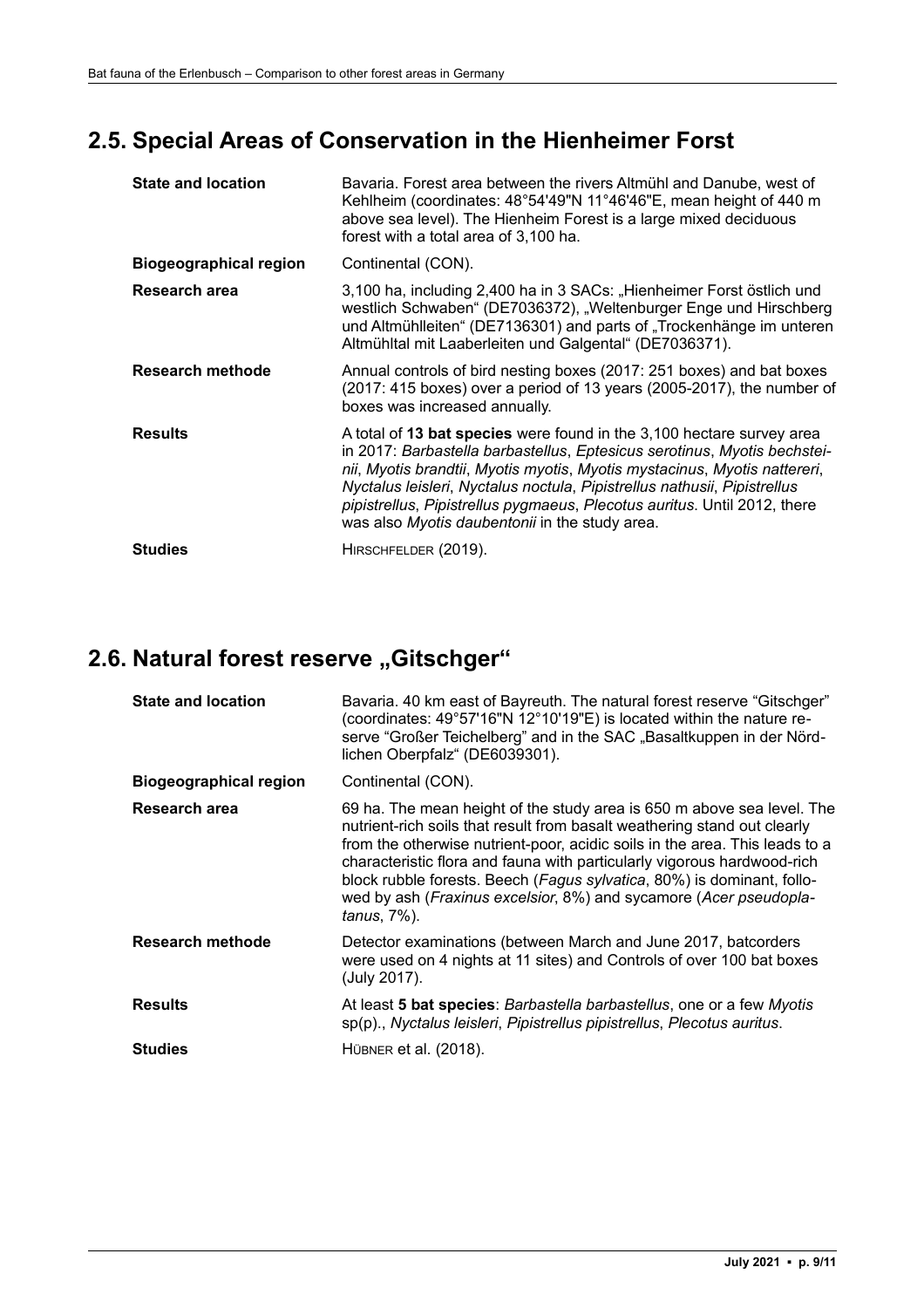## **2.7. Natural forest reserve "Grouf"**

| <b>Country and location</b>   | Luxembourg, the natural forest reserve "Grouf" is only 1 km away<br>from the border with Germany. The natural forest reserve is located in<br>the SAC "Région de la Moselle supérieure" (LU0001029) at a height<br>of 240 m above sea level, coordinates: 49°28'27"N 6°20'49"E.                     |
|-------------------------------|-----------------------------------------------------------------------------------------------------------------------------------------------------------------------------------------------------------------------------------------------------------------------------------------------------|
| <b>Biogeographical region</b> | Continental (CON).                                                                                                                                                                                                                                                                                  |
| Research area                 | 143 ha.                                                                                                                                                                                                                                                                                             |
| <b>Research methode</b>       | Detector examinations (5 surveys on transects) and net catches in two<br>places on two dates.                                                                                                                                                                                                       |
| <b>Results</b>                | A total of <b>9 bat species</b> and a pair of species were identified: <i>Myotis</i><br>bechsteinii, Myotis myotis, Myotis mystacinus, Myotis nattereri,<br>Nyctalus noctula, Nyctalus leisleri, Pipistrellus pipistrellus, Pipistrellus<br>nathusii, Plecotus auritus, Myotis brandtiilmystacinus. |
| Studies                       | DIETZ & PIR (2013).                                                                                                                                                                                                                                                                                 |

## **3. Sources**

ADORF, F. (2018): Fledermäuse der Naturwaldreservate Gottlob, Springenkopf und Ruppstein im Nationalpark Hunsrück-Hochwald, pp. 103-122, in: Forschungsanstalt für Waldökologie und Forstwirtschaft Rheinland-Pfalz (Ed., 2018): Biodiversität in Buchenwald-Naturwaldreservaten – 30 Jahre nutzungsfreie Waldentwicklung, 182 pp.

BALCAR, P. (2013): Artenvielfalt und Nationalpark? – Erkenntnisse aus der Naturwaldforschung, im Forschungsbericht 2013 der Forschungsgruppe "Naturwaldreservate und Biodiversität", Forschungsbereich 6.3 "Ökologische Waldentwicklung", Forschungsanstalt für Waldökologie und Forstwirtschaft Rheinland-Pfalz, 10 pp.

Biologische Station Bonn/Rhein-Erft e.V. (2017): Jahresbericht 2016, 64 pp.

BLE – Bundesanstalt für Landwirtschaft und Ernährung (2018-2020): Profiles of the natural forest reserves in Rhineland-Palatinate, 22 pp.

CREȚU, G., BARATAUD, M., KESSELS, T., GÜTZ, R. & METZ, T. (in prep.): The bat fauna of the Erlenbusch (Frechen, North Rhine-Westphalia, Germany); preliminary results.

DIETZ, M. (2007): Naturwaldreservate in Hessen: Ergebnisse fledermauskundlicher Untersuchungen in hessischen Naturwaldreservaten, in: Hessisches Ministerium für Umwelt, ländlichen Raum und Verbraucherschutz (Ed., 2007): Mitteilungen der Hessischen Landesforstverwaltung, Band 43, 74 pp.

DIETZ, M. & PIR, J. (2013): Die Fledermäuse (Chrioptera) des Naturwaldreservates "Grouf" (2007), pp. 22-32, in: MURAT, D. (Ed., 2013): Naturwaldreservate in Luxemburg, Band 10: Zoologische und botanische Untersuchungen "Grouf" 2007-2011, Naturverwaltung Luxemburg, 282 pp.

FAWF – Forschungsanstalt für Waldökologie und Forstwirtschaft RheinlandPfalz (2005): Methodenvergleich bei Spezialuntersuchungen der Fledermausfauna in ausgewählten Naturwaldreservaten und bewirtschafteten Vergleichsbeständen in Rheinland-Pfalz, pp. 146-148, in: Mitteilungen aus der Forschungsanstalt für Waldökologie und Forstwirtschaft Nr. 56/05, Jahresbericht 2004, 242 pp.

FEHR, H. (2021): Artenschutzprüfung zum Bau und Betrieb von 5 Windenergieanlagen in der Stadt Frechen (Rhein-Erft-Kreis), 22. Januar 2021, 61 pp.